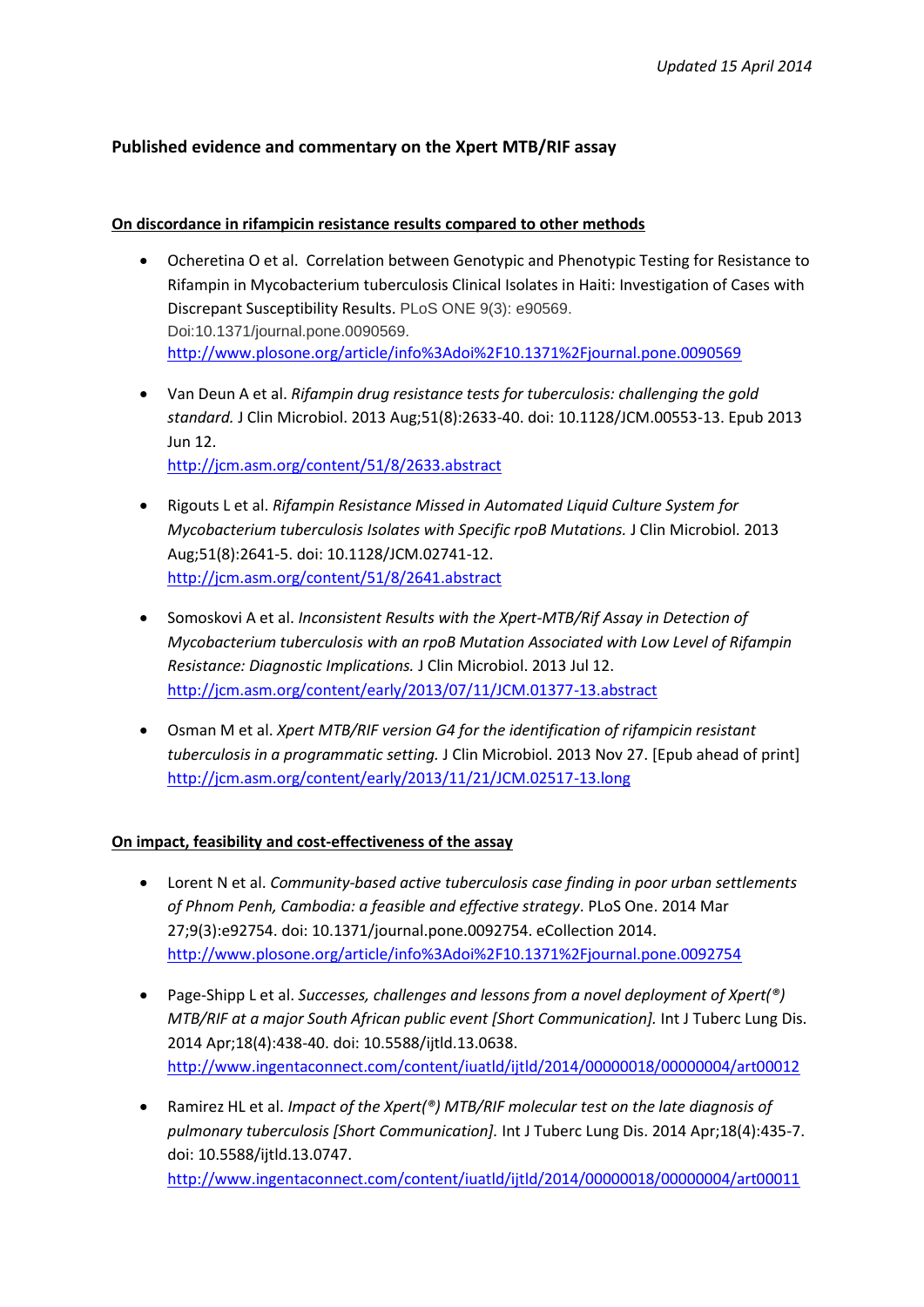- Omrani AS et al. *GeneXpert MTB/RIF Testing in the Management of Patients with Active Tuberculosis; A Real Life Experience from Saudi Arabia*. Infect Chemother. 2014 Mar;46(1):30-4. doi: 10.3947/ic.2014.46.1.30. Epub 2014 Mar 21. <http://www.icjournal.org/DOIx.php?id=10.3947/ic.2014.46.1.30>
- Sohn H et al. *Xpert MTB/RIF Testing in a Low Tuberculosis Incidence, High-Resource Setting: Limitations in Accuracy and Clinical Impact*. Clin Infect Dis. (2014)doi: 10.1093/cid/ciu022. <http://cid.oxfordjournals.org/content/early/2014/02/13/cid.ciu022.abstract>
- Raizada N et al. *Feasibility of Decentralised Deployment of Xpert MTB/RIF Test at Lower Level of Health System in India.* (2014) PLoS ONE 9(2): e89301. doi:10.1371/journal.pone.0089301. <http://www.plosone.org/article/info%3Adoi%2F10.1371%2Fjournal.pone.0089301>
- Creswell J et al. *Results from early programmatic implementation of Xpert MTB/RIF testing in nine countries*. BMC Infect Dis. 2014 Jan 2;14:2. doi: 10.1186/1471-2334-14-2. <http://www.biomedcentral.com/1471-2334/14/2>
- Millman AJ et al. *Rapid Molecular Testing for TB to Guide Respiratory Isolation in the U.S.: A Cost-Benefit Analysis*. PLoS One. 2013 Nov 20;8(11):e79669. doi: 10.1371/journal.pone.0079669. <http://www.plosone.org/article/info%3Adoi%2F10.1371%2Fjournal.pone.0079669>
- Kwak N et al. *Diagnostic Accuracy and Turnaround Time of the Xpert MTB/RIF Assay in Routine Clinical Practice.* PLoS One. 2013 Oct 29;8(10):e77456. doi: 10.1371/journal.pone.0077456. <http://dx.plos.org/10.1371/journal.pone.0077456>
- Theron G et al. *Feasibility, accuracy, and clinical effect of point-of-care Xpert MTB/RIF testing for tuberculosis in primary-care settings in Africa: a multicentre, randomised, controlled trial.* Lancet. 2013 Oct 25. pii: S0140-6736(13)62073-5. doi: 10.1016/S0140-6736(13)62073-5. [Epub ahead of print] <http://www.sciencedirect.com/science/article/pii/S0140673613620735>
- Choi HW et al. *Cost-effectiveness of Xpert® MTB/RIF for diagnosing pulmonary tuberculosis in the United States*. Int J Tuberc Lung Dis. 2013 Oct;17(10):1328-35. doi: 10.5588/ijtld.13.0095. <http://www.ingentaconnect.com/content/iuatld/ijtld/2013/00000017/00000010/art00014>
- Dowdy DW et al. *Population-Level Impact of Same-Day Microscopy and Xpert MTB/RIF for Tuberculosis Diagnosis in Africa.* PLoS One. 2013 Aug 12;8(8):e70485. doi: 10.1371/journal.pone.0070485. <http://www.plosone.org/article/info%3Adoi%2F10.1371%2Fjournal.pone.0070485>
- Shah M et al. *Comparison of laboratory costs of rapid molecular tests and conventional diagnostics for detection of tuberculosis and drug-resistant tuberculosis in South Africa*. BMC Infect Dis. 2013 Jul 29;13(1):352.

<http://www.ncbi.nlm.nih.gov/pubmed/23895665>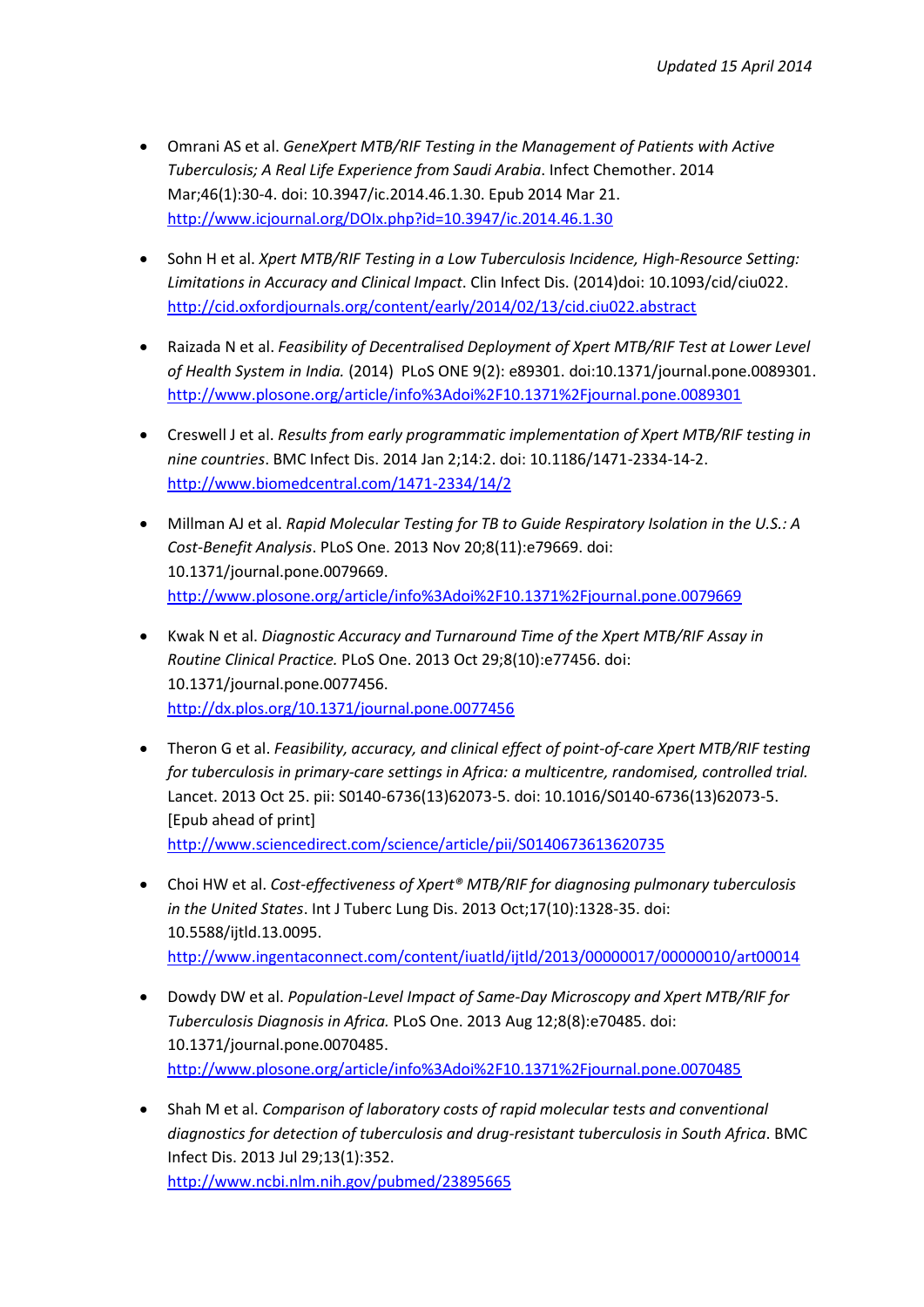- Pantoja A et al. *Xpert MTB/RIF for the rapid diagnosis of TB and drug resistant TB: a cost and affordability analysis.* ERJ Express. Published on December 20, 2012 as doi: 10.1183/09031936.00147912. <http://erj.ersjournals.com/content/early/2012/12/19/09031936.00147912.abstract>
- Winetsky DE et al. *Screening and rapid molecular diagnosis of tuberculosis in prisons in Russia and eastern europe: a cost-effectiveness analysis.* PLoS Med. 2012 Nov;9(11):e1001348. doi: 10.1371/journal.pmed.1001348. Epub 2012 Nov 27. <http://www.plosmedicine.org/article/info%3Adoi%2F10.1371%2Fjournal.pmed.1001348>
- Menzies NA et al. *Population Health Impact and Cost-Effectiveness of Tuberculosis Diagnosis with Xpert MTB/RIF: A Dynamic Simulation and Economic Evaluation*[. PLoS Med.](http://www.ncbi.nlm.nih.gov/pubmed/23185139) 2012 Nov;9(11):e1001347. doi: 10.1371/journal.pmed.1001347. Epub 2012 Nov 20. <http://www.plosmedicine.org/article/info%3Adoi%2F10.1371%2Fjournal.pmed.1001347>
- Meyer-Rath G et al. *The Impact and Cost of Scaling up GeneXpert MTB/RIF in South Africa.* PLoS ONE 7(5): e36966. Epub 2012 May 31. doi:10.1371/journal.pone.0036966. <http://www.plosone.org/article/info%3Adoi%2F10.1371%2Fjournal.pone.0036966>
- Schnippel K et al. *Scaling up Xpert MTB/RIF technology: the costs of laboratory- vs. clinicbased roll-out in South Africa.* Tropical Medicine & International Health, 12 Jun 2012. DOI: 10.1111/j.1365-3156.2012.03028.x. <http://onlinelibrary.wiley.com/doi/10.1111/j.1365-3156.2012.03028.x/abstract>
- Andrews JR et al. *The cost-effectiveness of routine tuberculosis screening with Xpert MTB/RIF prior to initiation of antiretroviral therapy in South Africa: a model-based analysis.* AIDS. 2012 Feb 13. [Epub ahead of print] [http://journals.lww.com/aidsonline/Abstract/publishahead/The\\_cost\\_effectiveness\\_of\\_rout](http://journals.lww.com/aidsonline/Abstract/publishahead/The_cost_effectiveness_of_routine_tuberculosis.98980.aspx) [ine\\_tuberculosis.98980.aspx](http://journals.lww.com/aidsonline/Abstract/publishahead/The_cost_effectiveness_of_routine_tuberculosis.98980.aspx)
- Abimbola TO. *Cost-effectiveness of Tuberculosis Diagnostic Strategies to Reduce Early Mortality among Persons with Advanced HIV Infection Initiating Antiretroviral Therapy*. JAIDS. Post acceptance, 11 January 2012. doi: 10.1097/QAI.0b013e318246538f [http://journals.lww.com/jaids/pages/articleviewer.aspx?year=9000&issue=00000&article=9](http://journals.lww.com/jaids/pages/articleviewer.aspx?year=9000&issue=00000&article=98589&type=abstract) [8589&type=abstract](http://journals.lww.com/jaids/pages/articleviewer.aspx?year=9000&issue=00000&article=98589&type=abstract)
- Vassall A et al. *Rapid Diagnosis of Tuberculosis with the Xpert MTB/RIF Assay in High Burden Countries: A Cost-Effectiveness Analysis*. PLoS Med. 2011 Nov;8(11):e1001120. Epub 2011 Nov 8. <http://www.plosmedicine.org/article/info%3Adoi%2F10.1371%2Fjournal.pmed.1001120>
- Dowdy DW et al. *Is Scale-Up Worth It? Challenges in Economic Analysis of Diagnostic Tests for Tuberculosis*. PLoS Med 8(7): e1001063. <http://www.plosmedicine.org/article/info%3Adoi%2F10.1371%2Fjournal.pmed.1001063>
- Meyer-Rath G et al. *The incremental cost of introducing Xpert® MTB/RIF into the South African national tuberculosis programme: Results of the National TB Cost Model 2011/12 - 2016/17.* Johannesburg: Health Economics and Epidemiology Research Office, 2011. <http://www.tbonline.info/media/uploads/documents/hero-costofgenexpert.pdf>

See above: Theron G et al. (Eur Respir J. 2011 Nov 10), Schnippel K et al. (S Afr Med J. 2013 Jan 14), Van Rie A et al. (Int J Tuberc Lung Dis. 2013 Mar)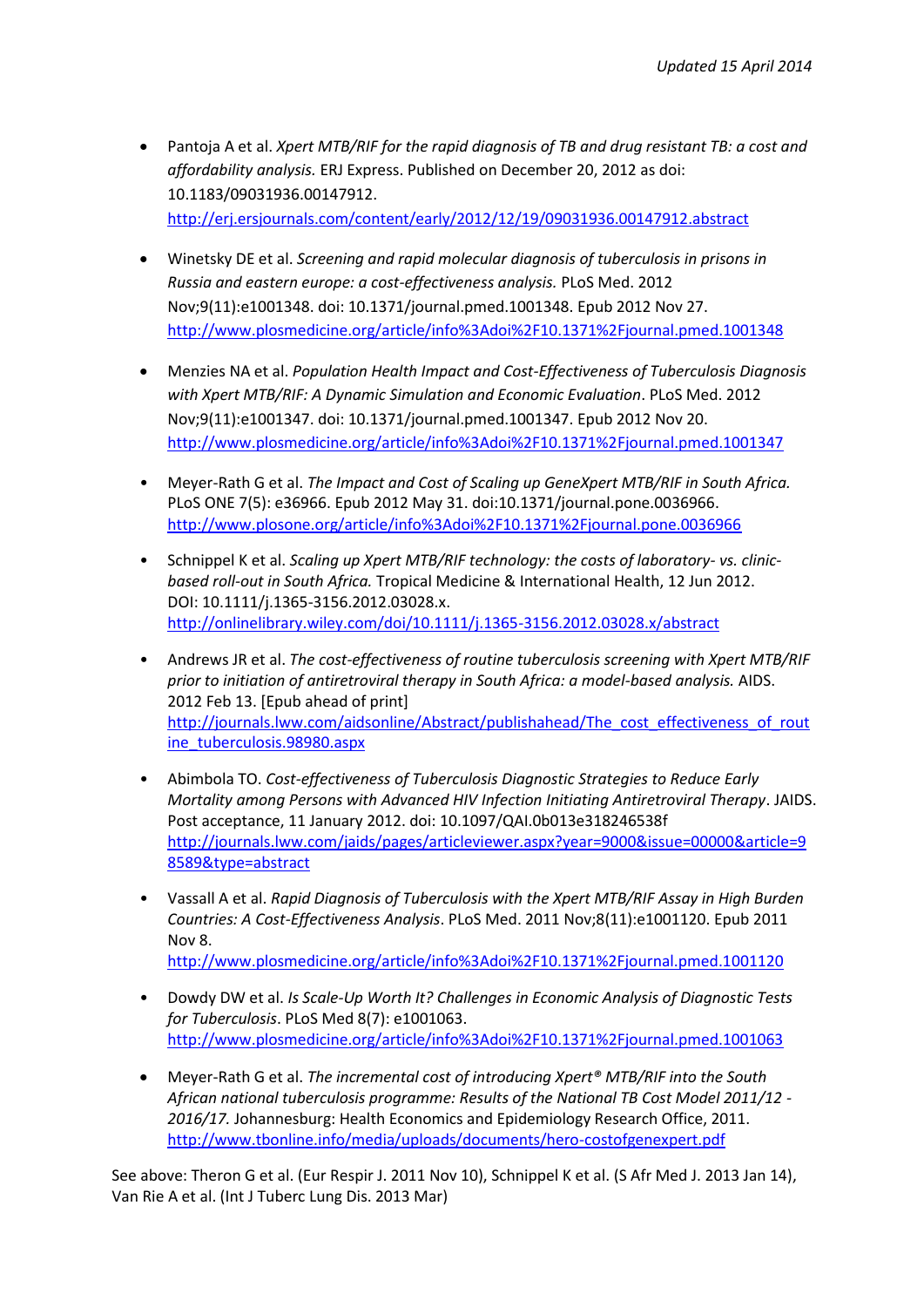## **On evaluation of the assay (diagnostic accuracy)**

- Balcha TT et al*. Intensified Tuberculosis Case-Finding in HIV-Positive Adults Managed at Ethiopian Health Centers: Diagnostic Yield of Xpert MTB/RIF Compared with Smear Microscopy and Liquid Culture*. (2014) PLoS ONE 9(1): e85478. doi:10.1371/journal.pone.0085478 <http://www.plosone.org/article/info%3Adoi%2F10.1371%2Fjournal.pone.0085478>
- Wekesa C et al. *Chest X-ray vs. Xpert® MTB/RIF assay for the diagnosis of sputum smearnegative tuberculosis in Uganda*. IJTLD, Volume 18, Number 2, 1 February 2014, pp. 216- 219(4). <http://www.ingentaconnect.com/content/iuatld/ijtld/2014/00000018/00000002/art00016>
- Friedrich SO et al. *Assessment of the sensitivity and specificity of Xpert MTB/RIF assay as an early sputum biomarker of response to tuberculosis treatment*. Lancet Respir Med. 2013 Aug;1(6):462-70. doi: 10.1016/S2213-2600(13)70119-X. Epub 2013 Jul 1. <http://www.sciencedirect.com/science/article/pii/S221326001370119X>
- Bunsow E et al. *Evaluation of GeneXpert MTB/RIF for the detection of Mycobacterium tuberculosis and resistance to rifampin in clinical specimens.* J Infect. 2013 Dec 1. pii: S0163- 4453(13)00372-1. doi: 10.1016/j.jinf.2013.11.012. [Epub ahead of print] <http://www.sciencedirect.com/science/article/pii/S0163445313003721>
- Walusimbi S et al. Meta-analysis to compare the accuracy of GeneXpert, MODS and the WHO 2007 algorithm for diagnosis of smear-negative pulmonary tuberculosis. BMC Infect Dis. 2013 Oct 30;13(1):507. [Epub ahead of print] <http://www.biomedcentral.com/1471-2334/13/507/abstract>
- Lawn SD et al. HIV-associated tuberculosis: relationship between disease severity and the sensitivity of new sputum-based and urine-based diagnostic assays. BMC Med. 2013 Oct 29;11(1):231. [Epub ahead of print] <http://www.biomedcentral.com/1741-7015/11/231>
- Centers for Disease Control and Prevention (CDC). *Availability of an Assay for Detecting Mycobacterium tuberculosis, Including Rifampin-Resistant Strains, and Considerations for Its Use - United States, 2013.* MMWR Morb Mortal Wkly Rep. 2013 Oct 18;62(41):821-4. <http://www.cdc.gov/mmwr/preview/mmwrhtml/mm6241a1.htm>
- Al-Darraji HA et al. *The Diagnostic Performance of a Single GeneXpert MTB/RIF Assay in an Intensified Tuberculosis Case Finding Survey among HIV-Infected Prisoners in Malaysia*. PLoS One. 2013 Sep 9;8(9):e73717. doi: 10.1371/journal.pone.0073717. <http://www.plosone.org/article/info%3Adoi%2F10.1371%2Fjournal.pone.0073717>
- Park KS et al. *Comparison of the Xpert MTB/RIF and COBAS TaqMan MTB assays for the detection of Mycobacterium tuberculosis in respiratory specimens.* J Clin Microbiol. 2013 Jul 17.

<http://jcm.asm.org/content/early/2013/07/15/JCM.01335-13.abstract>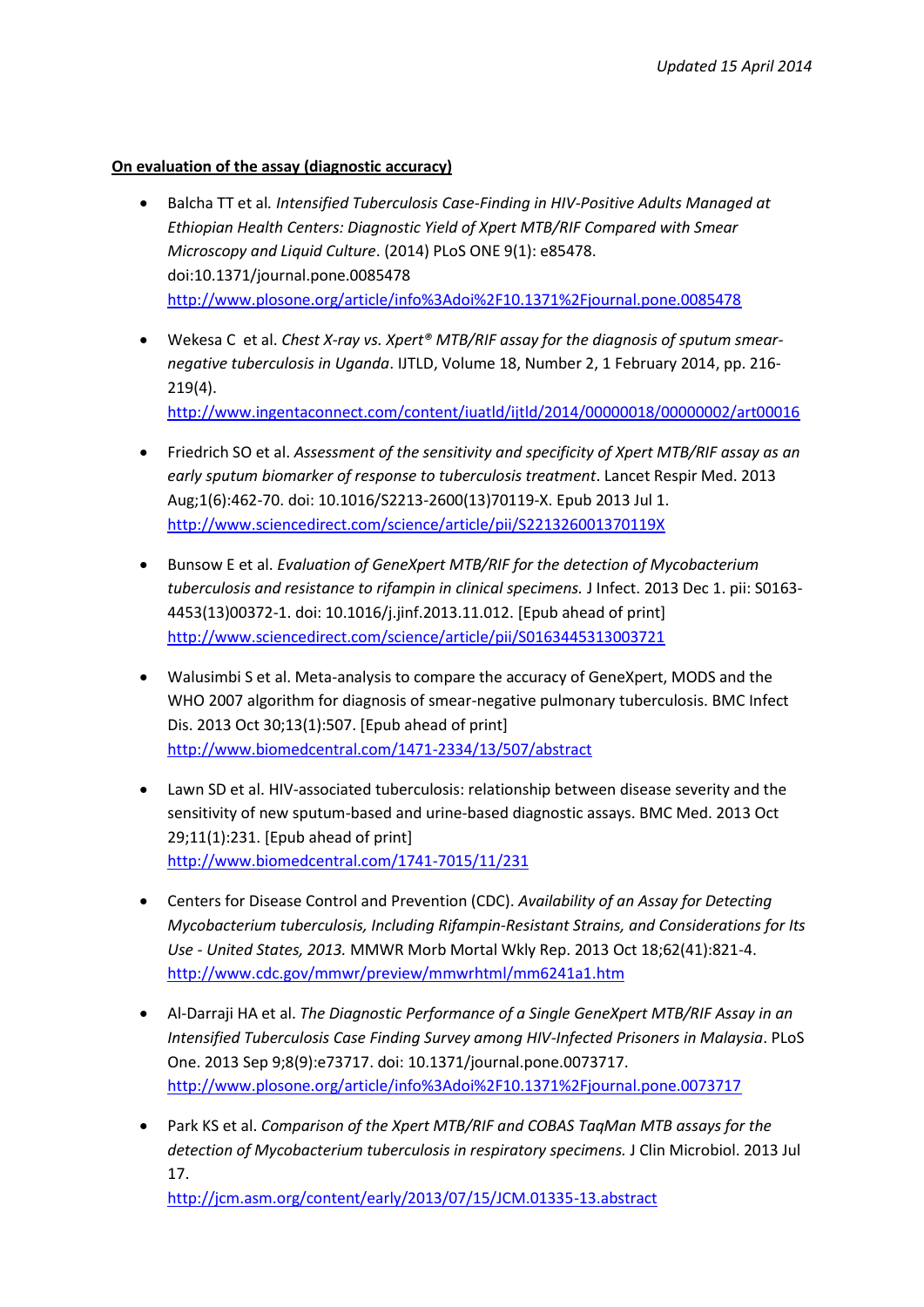Bates M et al. *Use of the Xpert® MTB/RIF assay for diagnosing pulmonary tuberculosis comorbidity and multidrug-resistant TB in obstetrics and gynaecology inpatient wards at the University Teaching Hospital, Lusaka, Zambia*. Trop Med Int Health. 2013 Jul 3. doi: 10.1111/tmi.12145. [http://onlinelibrary.wiley.com/doi/10.1111/tmi.12145/abstract](http://onlinelibrary.wiley.com/doi/10.1111/tmi.12145/abstract;jsessionid=0E74802E2F34D100F855CECCD5CFA04E.d04t03)

 Theron G et al. *Accuracy and impact of Xpert MTB/RIF for the diagnosis of smear-negative or sputum-scarce tuberculosis using bronchoalveolar lavage fluid.* Thorax. 2013 Jun 29. doi: 10.1136/thoraxjnl-2013-203485.

<http://thorax.bmj.com/content/early/2013/06/28/thoraxjnl-2013-203485.long>

- Antonenka U et al. *Comparison of Xpert MTB/RIF with ProbeTec ET DTB and COBAS TaqMan MTB for direct detection of M. tuberculosis complex in respiratory specimens.* BMC Infect Dis. 2013 Jun 20;13:280. doi: 10.1186/1471-2334-13-280. <http://www.biomedcentral.com/1471-2334/13/280>
- Hanrahan CF et al. *Time to Treatment and Patient Outcomes among TB Suspects Screened by a Single Point-of-Care Xpert MTB/RIF at a Primary Care Clinic in Johannesburg, South Africa.* PLoS One. 2013 Jun 6;8(6):e65421. doi: 10.1371/journal.pone.0065421. Print 2013. <http://www.plosone.org/article/info%3Adoi%2F10.1371%2Fjournal.pone.0065421>
- Lessells RJ et al. *Impact of a novel molecular TB diagnostic system in patients at high risk of TB mortality in rural South Africa (Uchwepheshe): study protocol for a cluster randomised trial.* Trials. 2013 Jun 12;14:170. doi: 10.1186/1745-6215-14-170. <http://www.trialsjournal.com/content/14/1/170>
- Lee HY et al. *Diagnostic accuracy of Xpert® MTB/RIF on bronchoscopy specimens in patients with suspected pulmonary tuberculosis*. Int J Tuberc Lung Dis. 2013 Apr 23. [Epub ahead of print]

<http://www.ingentaconnect.com/content/iuatld/ijtld/pre-prints/ijtld120885>

- Kayigire XA et al. *Direct Comparison of Xpert MTB/RIF Assay with Liquid and Solid Mycobacterial Culture for Quantification of Early Bactericidal Activity*. J Clin Microbiol. 2013 Jun;51(6):1894-8. doi: 10.1128/JCM.03290-12. Epub 2013 Apr 17 <http://jcm.asm.org/content/51/6/1894.abstract>
- Muñoz L et al. *GeneXpert® for smear-negative pulmonary tuberculosis: does it play a role in low-burden countries?* Diagn Microbiol Infect Dis. 2012 Dec 28. pii: S0732-8893(12)00494-4. doi: 10.1016/j.diagmicrobio.2012.11.011. [Epub ahead of print] <http://www.sciencedirect.com/science/article/pii/S0732889312004944>
- Kurbatova EV, DA Kaminski et al. *Performance of Cepheid® Xpert MTB/RIF® and TB-Biochip® MDR in two regions of Russia with a high prevalence of drug-resistant tuberculosis.* Eur J Clin Microbiol Infect Dis. 2012 Dec 22. [Epub ahead of print]. <http://link.springer.com/article/10.1007%2Fs10096-012-1798-0>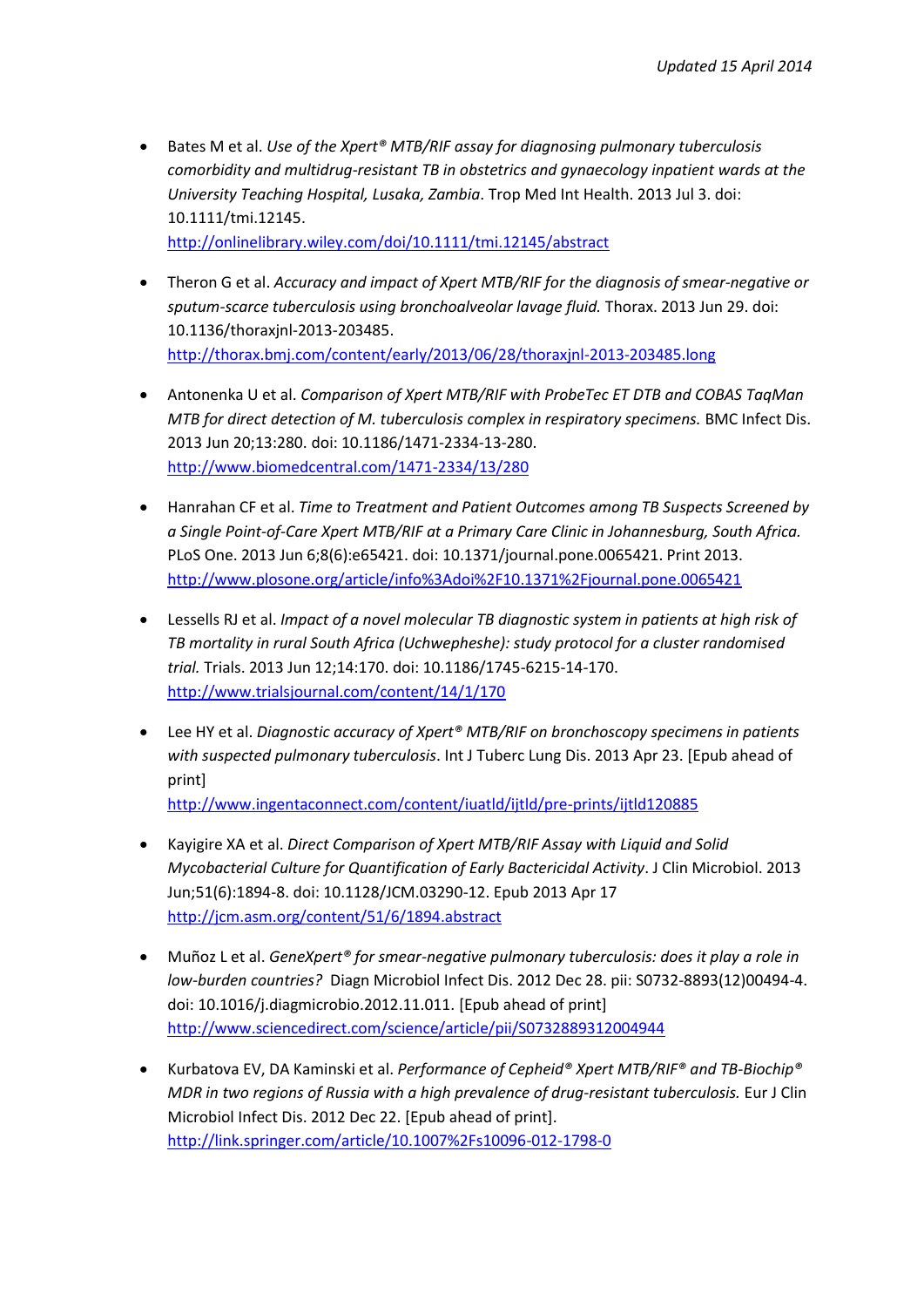- Yoon C. *Impact of Xpert MTB/RIF Testing on Tuberculosis Management and Outcomes in Hospitalized Patients in Uganda*. PloS One 2012;7(11):e48599. doi: 10.1371/journal.pone.0048599. Epub 2012 Nov 6. <http://www.plosone.org/article/info%3Adoi%2F10.1371%2Fjournal.pone.0048599>
- Al-Ateah SM et al. *Evaluation of direct detection of Mycobacterium tuberculosis complex in respiratory and non-respiratory clinical specimens using the Cepheid Gene Xpert system.* Saudi Med J. 2012 Oct; 33(19): 1100-5. <http://www.ncbi.nlm.nih.gov/pubmed/23047207>
- Clouse K et al. *Implementation of Xpert MTB/RIF for routine point-of-care diagnosis of tuberculosis at the primary care level.* S Afr Med J. 2012 Sept 7; 102(10):805-7. <http://www.ncbi.nlm.nih.gov/pubmed/23034211>
- Kim SY et al. *The Xpert® MTB/RIF assay evaluation in South Korea, a country with an intermediate tuberculosis burden*. IJTLD 2012 Nov; 16(11):1471-6. doi: 10.5588/ijtld.11.0602. Epub 2012 Sep 12. <http://dx.doi.org/10.5588/ijtld.11.0602>
- Barnard M et al. *Diagnostic performance of Genotype(R) MTBDRplus Version 2 line probe assay is equivalent to the Xpert(R)MTB/RIF assay.* J Clin Microbiol. 2012 Nov; 50(11): 3712-6. doi: 10.1128/JCM.01958-12. Epub 2012 Sep 12. <http://jcm.asm.org/content/early/2012/09/06/JCM.01958-12.abstract>
- Carriquiry G et al. *A Diagnostic Accuracy Study of Xpert® MTB/RIF in HIV-Positive Patients with High Clinical Suspicion of Pulmonary Tuberculosis in Lima, Peru.* PLoS One. 2012;7(9):e44626. Epub 2012 Sep 7. <http://www.plosone.org/article/info%3Adoi%2F10.1371%2Fjournal.pone.0044626>
- Alvarez-Uria G et al. *Rapid Diagnosis of Pulmonary and Extrapulmonary Tuberculosis in HIV-Infected Patients. Comparison of LED Fluorescent Microscopy and the GeneXpert MTB/RIF Assay in a District Hospital in India.* Tuberculosis Research and Treatment 2012 (2012): 932862. Epub 2012 Aug 26. <http://www.hindawi.com/journals/trt/2012/932862/abs/>
- Ntinginya EN et al. *Performance of the Xpert® MTB/RIF assay in an active case-finding strategy: a pilot study from Tanzania [Short communication].* IJTLD 2012 Nov; 16(11): 1468- 70. doi: 10.5588/ijtld.12.0127. Epub 2012 Sep 7. <http://dx.doi.org/10.5588/ijtld.12.0127>
- Yin QQ and AD Shen. *Diagnostic value of Xpert MTB/RIF assay for tuberculosis* (in Chinese). Chinese Journal of Tuberculosis and Respiratory Diseases (Zhonghua Jie He He Hu Xi Za Zhi): 2012 May; 35(5): 363-5. <http://www.ncbi.nlm.nih.gov/pubmed/22883998>
- Balcells ME et al. *Rapid molecular detection of pulmonary tuberculosis in HIV-infected patients in Santiago, Chile*. IJTLD 1 October 2012, 16(10): 1349-1353(5). <http://www.ingentaconnect.com/content/iuatld/ijtld/2012/00000016/00000010/art00013>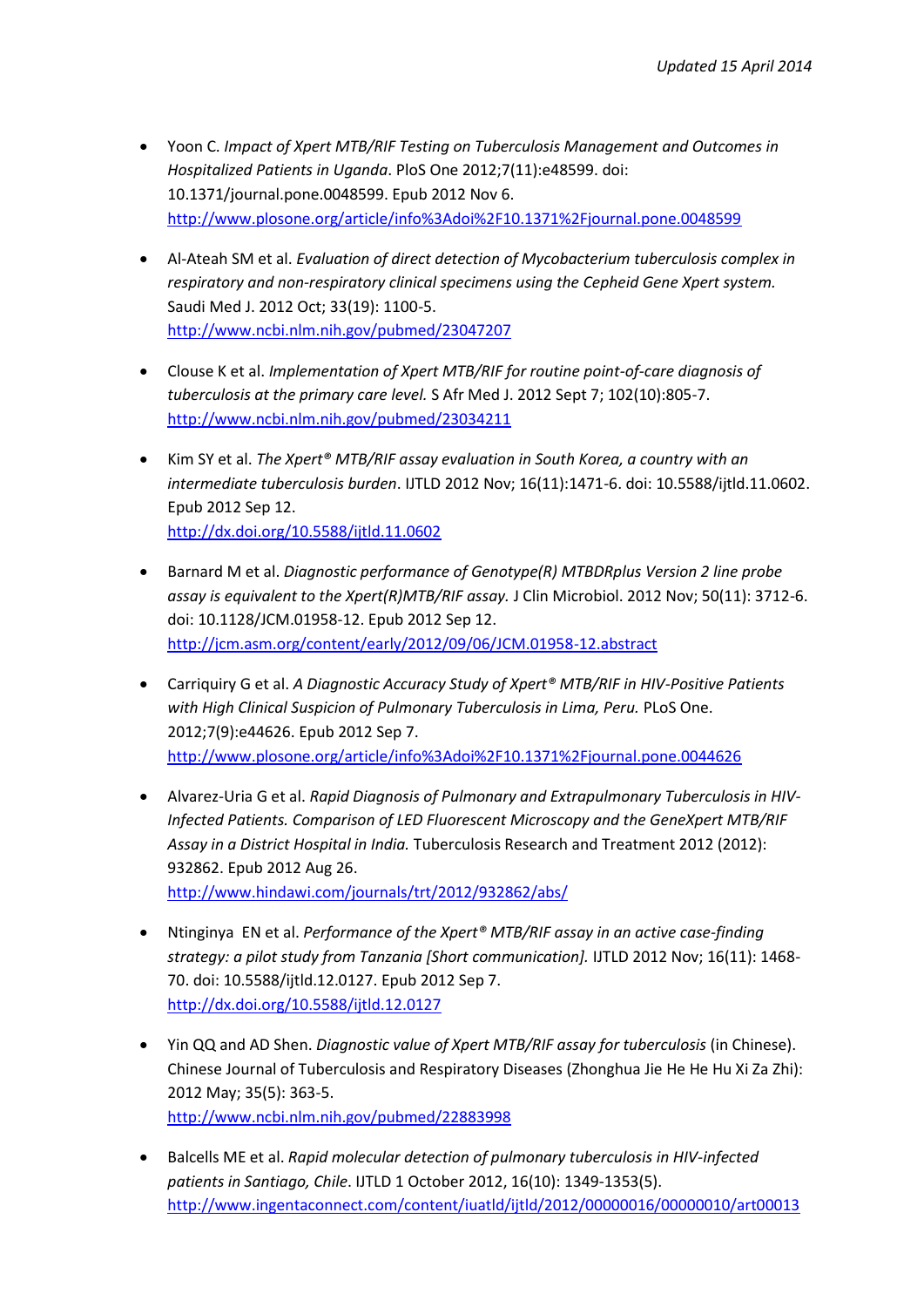- O'Grady J et al. *Evaluation of the Xpert(R) MTB/RIF assay at a tertiary referral hospital in a high TB/HIV endemic setting*. Clin Infect Dis. 2012 Nov; 55(9): 1171-8. doi: 10.1093/cid/cis631. Epub 2012 Jul 17. <http://cid.oxfordjournals.org/content/early/2012/07/13/cid.cis631.abstract>
- Peter JG et al. *The Diagnostic Accuracy of Urine-Based Xpert MTB/RIF in HIV-Infected Hospitalized Patients Who Are Smear-Negative or Sputum Scarce*. PLoS One. 2012; 7(7):e39966. Epub 2012 Jul 9. <http://www.plosone.org/article/info%3Adoi%2F10.1371%2Fjournal.pone.0039966>
- Williamson DA et al. *An evaluation of the Xpert MTB/RIF assay and detection of false-positive rifampicin resistance in Mycobacterium tuberculosis*. [Diagn Microbiol Infect Dis.](http://www.ncbi.nlm.nih.gov/pubmed/22819240) 2012 Oct;74(2):207-9. doi: 10.1016/j.diagmicrobio.2012.06.013. Epub 2012 Jul 20. <http://www.sciencedirect.com/science/article/pii/S0732889312002623>
- Miotto P et al. *Early tuberculosis treatment monitoring by Xpert® MTB/RIF.* ERJ May 1, 2012; 39(5): 1269-1271: doi: 10.1183/09031936.00124711. <http://erj.ersjournals.com/content/39/5/1269.extract>
- Lawn SD et al. *Characteristics and Early Outcomes of Patients With Xpert MTB/RIF-Negative Pulmonary Tuberculosis Diagnosed During Screening Before Antiretroviral Therapy*. Clin Infect Dis. (2012) doi: 10.1093/cid/cir1039. First published online: February 7, 2012. <http://cid.oxfordjournals.org/content/early/2012/02/06/cid.cir1039.abstract> (and related correspondence in reply: Theron G et al. *Characteristics of Xpert MTB/RIF-Negative Patients With Pulmonary Tuberculosis.* Clin Infect *Dis.* (2012) doi: 10.1093/cid/cis465. First published online : May 9, 2012. [http://cid.oxfordjournals.org/content/early/2012/06/05/cid.cis465.extract\)](http://cid.oxfordjournals.org/content/early/2012/06/05/cid.cis465.extract)
- Theron G et al. *[The Use of an Automated Quantitative Polymerase Chain Reaction \(Xpert](http://www.ncbi.nlm.nih.gov/pubmed/22139854)  [MTB/RIF\) to Predict the Sputum Smear Status of Tuberculosis Patients. Clin Infect Dis.](http://www.ncbi.nlm.nih.gov/pubmed/22139854)* 2012 Feb; 54(3):384-8. Epub 2011 Dec 1. <http://cid.oxfordjournals.org/content/54/3/384.abstract>
- Van Rie A et al. *False-positive rifampicin resistance on Xpert® MTB/RIF: case report and clinical implications [Technical note].* Int J Tuberc Lung Dis. 2012 Feb; 16(2): pp. 206-208(3). <http://www.ingentaconnect.com/content/iuatld/ijtld/2012/00000016/00000002/art00013>
- Zeka AN et al. *Evaluation of the GeneXpert MTB/RIF Assay for the Rapid Diagnosis of Tuberculosis and detection of RIF-resistance in Pulmonary and Extrapulmonary Specimens.* J Clin Microbiol. 2011 Sep 28. [Epub ahead of print] <http://jcm.asm.org/cgi/content/abstract/JCM.05434-11v1>
- Hanif SN et al. *GeneXpert® MTB/RIF for rapid detection of Mycobacterium tuberculosis in pulmonary and extra-pulmonary samples.* Int J Tuberc Lung Dis. 2011 Sep;15(9):1274-5. <http://www.ingentaconnect.com/content/iuatld/ijtld/2011/00000015/00000009>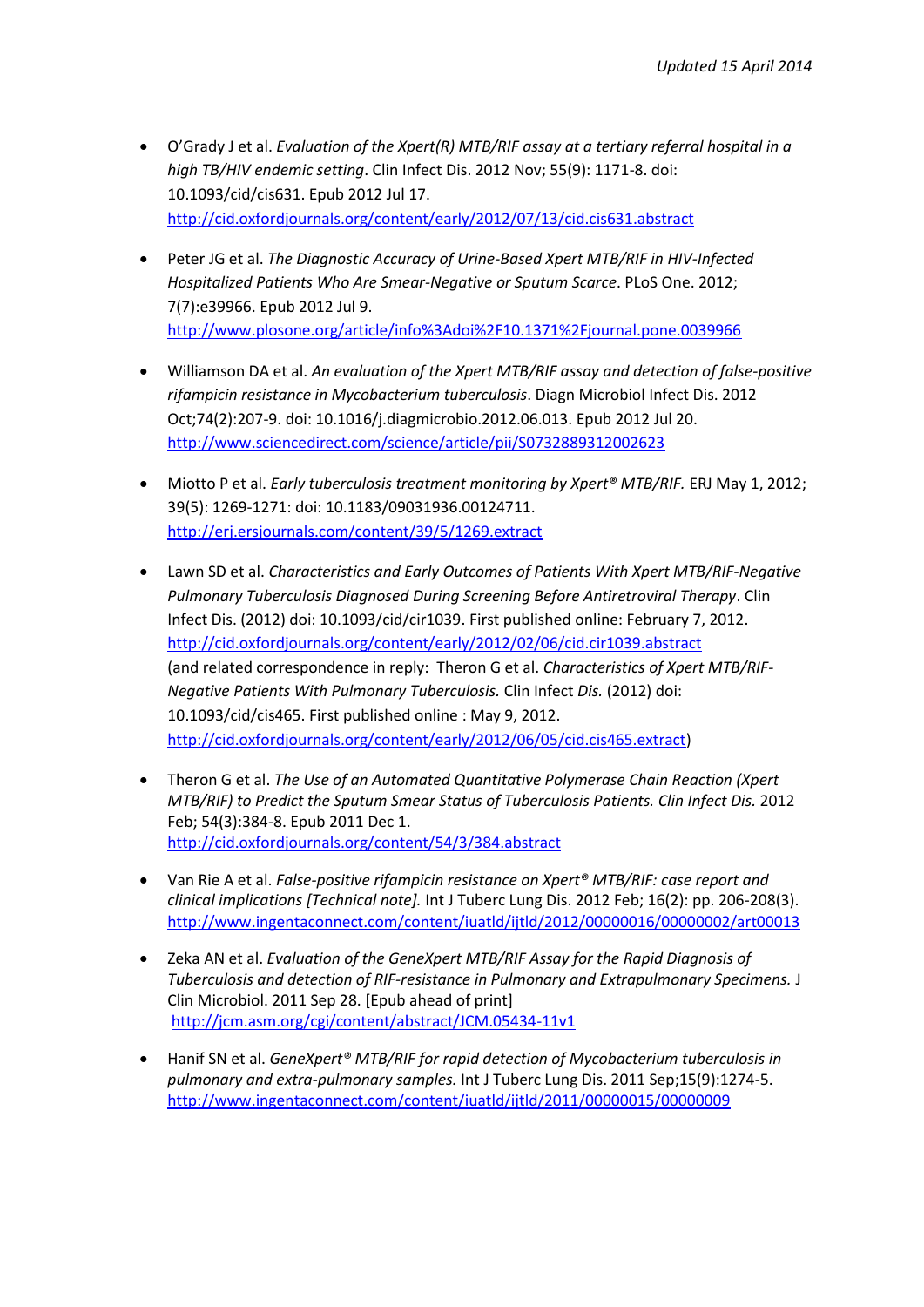- Ioannidis P et al. *Cepheid GeneXpert MTB/RIF Assay for Mycobacterium tuberculosis Detection and Rifampin Resistance Identification in Patients with Substantial Clinical Indications of Tuberculosis and Smear-Negative Microscopy Results*. J Clin Microbiol. 2011 Aug;49(8): 3068-3070. <http://jcm.asm.org/cgi/content/abstract/49/8/3068>
- Teo J et al. *Comparison of two nucleic acid amplification assays, the Xpert MTB/RIF and the Amplified Mycobacterium Tuberculosis Direct (MTD) assay, for the detection of Mycobacterium tuberculosis in respiratory and non-respiratory specimens*[. J Clin Microbiol.](http://www.ncbi.nlm.nih.gov/pubmed/21880965) 2011 Oct;49(10):3659-62. Epub 2011 Aug 24. <http://jcm.asm.org/cgi/content/abstract/JCM.00211-11v1>
- Miller MB et al. *Performance of Xpert MTB/RIF RUO Assay and IS6110 Real-Time PCR for Mycobacterium tuberculosis Detection in Clinical Samples.* J Clin Microbiol. 2011 Oct;49(10):3458-62. Epub 2011 Aug 17. <http://jcm.asm.org/cgi/content/abstract/49/10/3458>
- Blakemore R et al. *A Multi-Site Assessment of the Quantitative Capabilities of the Xpert(R) MTB/RIF Assay.* Am J Respir Crit Care Med. 2011 Aug 11. [Epub ahead of print] <http://ajrccm.atsjournals.org/cgi/content/abstract/201103-0536OCv1>
- Scott LE et al. 2011 *Comparison of Xpert MTB/RIF with Other Nucleic Acid Technologies for Diagnosing Pulmonary Tuberculosis in a High HIV Prevalence Setting: A Prospective Study.*  PLoS Med 8(7): e1001061. <http://www.plosmedicine.org/article/info%3Adoi%2F10.1371%2Fjournal.pmed.1001061>
- Theron G et al. *Evaluation of the Xpert MTB/RIF assay for the diagnosis of pulmonary tuberculosis in a high HIV prevalence setting*. Am J Respir Crit Care Med. 2011 Jul 1;184(1):132-40. Epub 2011 Apr 14. <http://ajrccm.atsjournals.org/cgi/content/abstract/184/1/132>
- Lawn S et al. *Screening for HIV-Associated Tuberculosis and Rifampicin Resistance before Antiretroviral Therapy Using the Xpert MTB/RIF Assay: A Prospective Study*. PLoS Med 8(7): e1001067. <http://www.plosmedicine.org/article/info%3Adoi%2F10.1371%2Fjournal.pmed.1001067>
- Bowles EC et al. *Xpert MTB/RIF®, a novel automated polymerase chain reaction-based tool for the diagnosis of tuberculosis.* Int J Tuberc Lung Dis. 2011 Jul;15(7):988-9. <http://www.ingentaconnect.com/content/iuatld/ijtld/2011/00000015/00000007>
- Rachow A et al. *Rapid and accurate detection of Mycobacterium tuberculosis in sputum samples by Cepheid Xpert MTB/RIF assay--a clinical validation study.* PLoS One. 2011;6(6):e20458. Epub 2011 Jun 29. <http://www.plosone.org/article/info%3Adoi%2F10.1371%2Fjournal.pone.0020458>
- Armand S et al. *Comparison of the Xpert MTB/RIF test with an IS6110-TaqMan real-time PCR assay for direct detection of Mycobacterium tuberculosis in respiratory and nonrespiratory specimens.* J Clin Microbiol. 2011 May;49(5):1772-6. Epub 2011 Mar 16. <http://jcm.asm.org/cgi/content/abstract/49/5/1772>
- Malbruny B et al. *Rapid and efficient detection of Mycobacterium tuberculosis in respiratory and non-respiratory samples.* Int J Tuberc Lung Dis. 2011 Apr;15(4):553-5. <http://www.ingentaconnect.com/content/iuatld/ijtld/2011/00000015/00000004>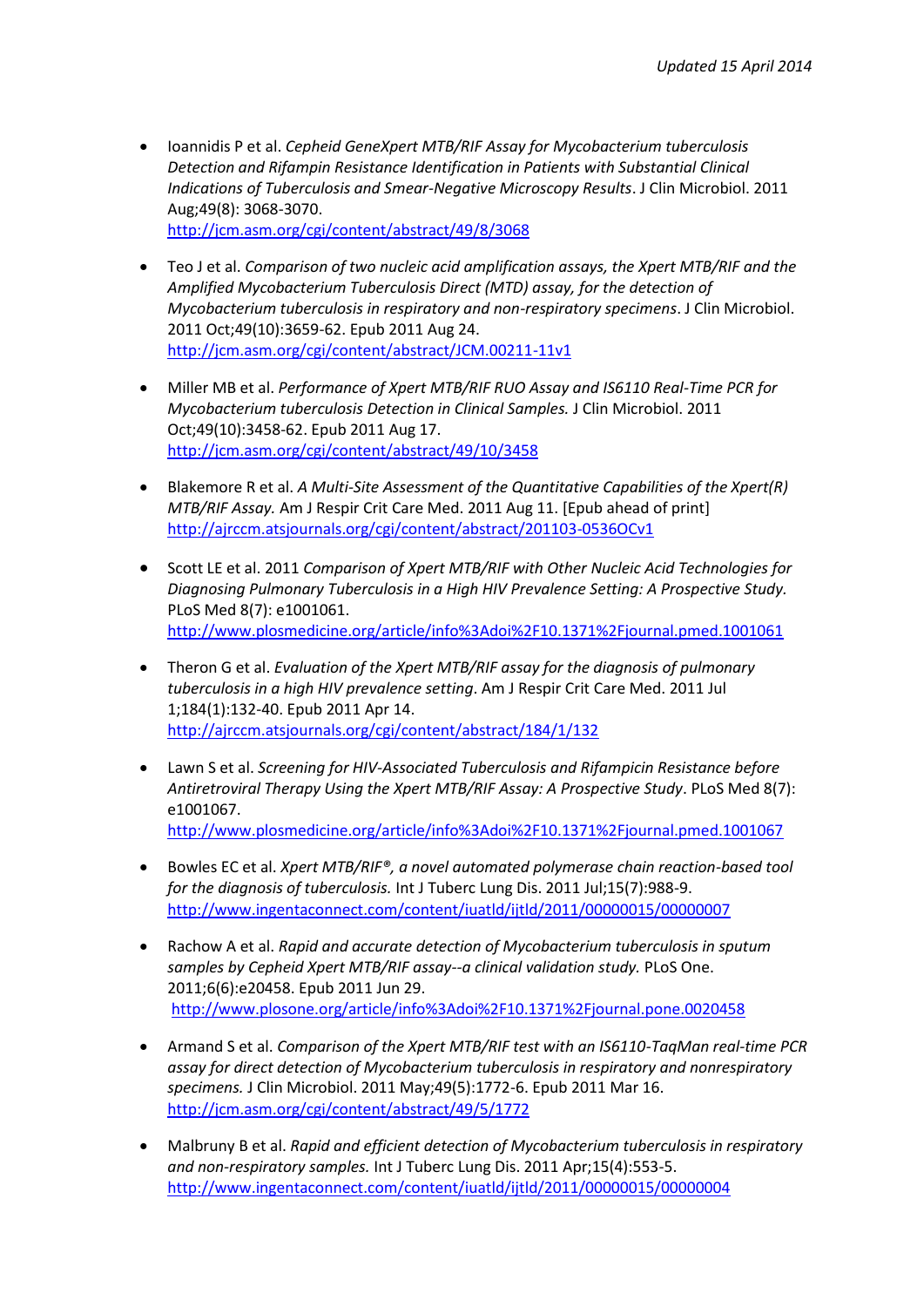- Boehme C et al. *Feasibility, diagnostic accuracy, and effectiveness of decentralised use of the Xpert MTB/RIF test for diagnosis of tuberculosis and multidrug resistance: a multicentre implementation study*. [Lancet.](http://www.ncbi.nlm.nih.gov/pubmed/21507477) 2011 Apr 30;377(9776):1495-505. [http://www.thelancet.com/journals/lancet/article/PIIS0140-6736%2811%2960438-](http://www.thelancet.com/journals/lancet/article/PIIS0140-6736%2811%2960438-8/abstract) [8/abstract](http://www.thelancet.com/journals/lancet/article/PIIS0140-6736%2811%2960438-8/abstract)
- Marlowe EM et al. *Evaluation of the Cepheid Xpert MTB/RIF assay for direct detection of Mycobacterium tuberculosis complex in respiratory specimens.* J Clin Microbiol. 2011 Apr;49(4):1621-3. Epub 2011 Feb 2. <http://jcm.asm.org/cgi/content/abstract/49/4/1621>
- Moure R et al. *Rapid detection of Mycobacterium tuberculosis complex and rifampin resistance in smear-negative clinical samples by use of an integrated real-time PCR method.* J Clin Microbiol. 2011 Mar;49(3):1137-9. Epub 2010 Dec 29. <http://jcm.asm.org/cgi/content/abstract/49/3/1137>
- Boehme C et al. *Rapid Molecular Detection of Tuberculosis and Rifampin Resistance*. N Engl J Med 2010 Sep 9; 363(11):1005-1015. <http://www.nejm.org/doi/full/10.1056/NEJMoa0907847>
- Blakemore R et al. *Evaluation of the analytical performance of the Xpert MTB/RIF assay.* J Clin Microbiol. 2010 Jul;48(7):2495-501. Epub 2010 May 26. <http://jcm.asm.org/cgi/content/abstract/48/7/2495>
- Helb D et al. *Rapid detection of Mycobacterium tuberculosis and rifampin resistance by use of on-demand, near-patient technology*. J Clin Microbiol. 2010 Jan;48(1):229-37. Epub 2009 Oct 28. <http://jcm.asm.org/cgi/content/abstract/48/1/229>

## **On detection of extrapulmonary TB**

- Denkinger CM et al. *Xpert MTB/RIF assay for the diagnosis of extrapulmonary tuberculosis: a systematic review and meta-analysis.* Eur Respir J. 2014 Apr 2. [Epub ahead of print] <http://erj.ersjournals.com/content/early/2014/04/02/09031936.00007814.abstract>
- Scott LE. The diagnostic accuracy of Xpert MTB/RIF on extra pulmonary tuberculosis specimens: Establishing a laboratory testing algorithm for South Africa. J Clin Microbiol. 2014 Mar 12. [Epub ahead of print] <http://jcm.asm.org/content/early/2014/03/06/JCM.03553-13.abstract>
- Dhasmana DJ et al. *Performance of Xpert MTB/RIF in the Diagnosis of Tuberculous Mediastinal Lymphadenopathy by Endobronchial Ultrasound.* Ann Am Thorac Soc. 2014 Mar 4. [Epub ahead of print] <http://www.atsjournals.org/doi/abs/10.1513/AnnalsATS.201308-250OC>
- Nhu NT et al. *Evaluation of Xpert MTB/RIF for the diagnosis of tuberculous meningitis.* J Clin Microbiol. 2013 Nov 6. [Epub ahead of print] <http://jcm.asm.org/content/early/2013/10/31/JCM.01834-13.long>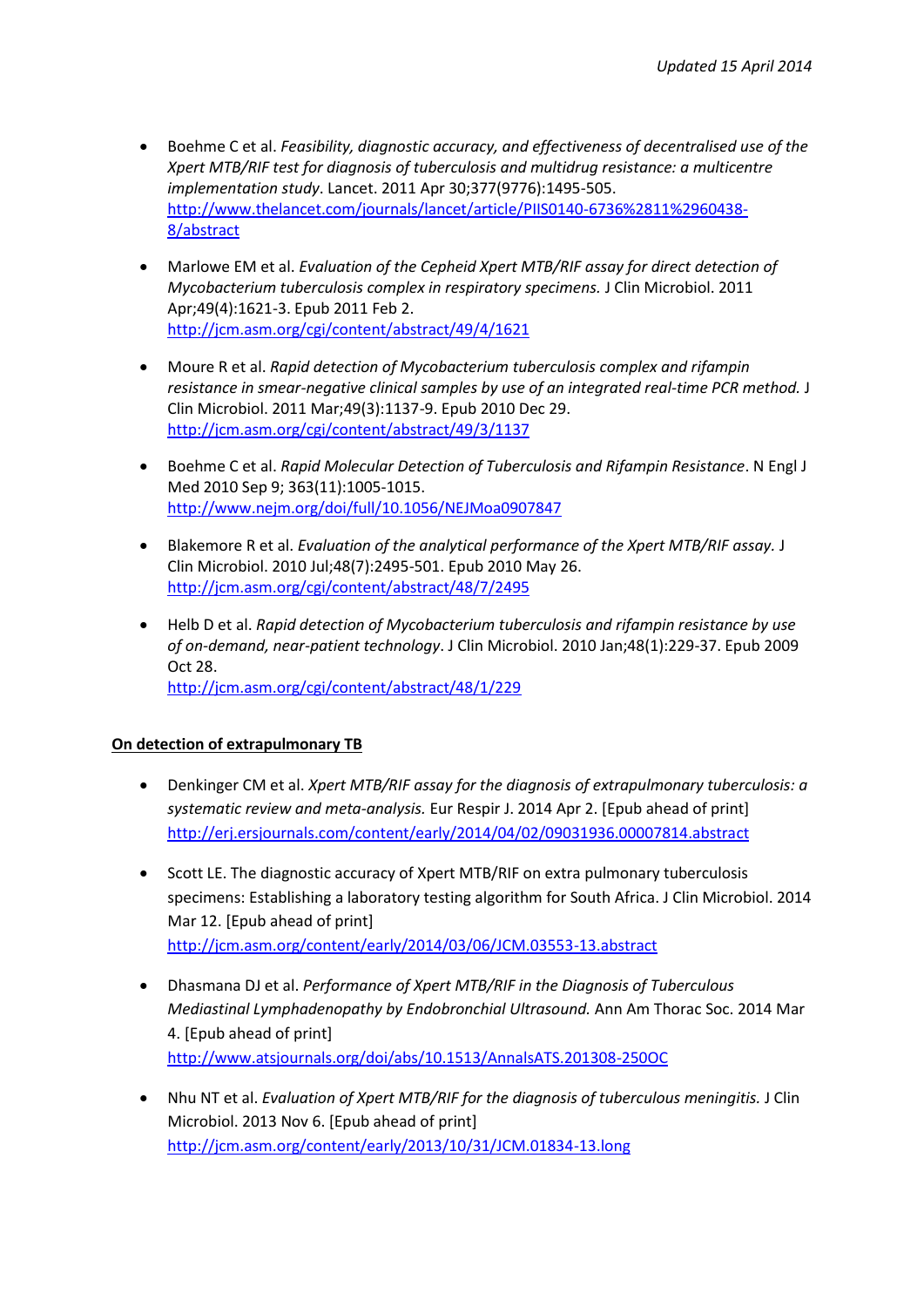- Razack R et al. *Diagnostic yield of fine needle aspiration biopsy in HIV-infected adults with suspected mycobacterial lymphadenitis*. S Afr Med J. 2013 Nov 20;104(1):27-8. doi: 10.7196/samj.7492. <http://www.ncbi.nlm.nih.gov/pubmed/24388082>
- Patel VB et al. *Diagnostic Accuracy of Quantitative PCR (Xpert MTB/RIF) for Tuberculous Meningitis in a High Burden Setting: A Prospective Study.* PLoS Med. 2013 Oct;10(10):e1001536. doi: 10.1371/journal.pmed.1001536. Epub 2013 Oct 22. <http://dx.plos.org/10.1371/journal.pmed.1001536> and commentary: <http://www.plosmedicine.org/article/info%3Adoi%2F10.1371%2Fjournal.pmed.1001537>
- Ablanedo-Terrazas Y et al. *Xpert MTB/RIF for diagnosis of tuberculous cervical lymphadenitis in HIV-infected patients.* Laryngoscope. 2013 Oct 25. doi: 10.1002/lary.24478. [Epub ahead of print] [http://onlinelibrary.wiley.com/doi/10.1002/lary.24478/abstract](http://onlinelibrary.wiley.com/doi/10.1002/lary.24478/abstract;jsessionid=3C7174997EC2ED8E6AE5FA94B73CB666.f01t03)

 Shenai S et al. *Exploring alternative biomaterials for diagnosis of pulmonary tuberculosis in HIV negative patients using the Xpert MTB/RIF assay.* J Clin Microbiol. 2013 Oct 9. *[Epub* 

<http://jcm.asm.org/content/early/2013/10/03/JCM.01743-13.abstract>

*ahead of print]*

- Dhana AV et al. Identification of Mycobacterium tuberculosis from pericardial fluid using the new Xpert MTB/RIF assay. BMJ Case Rep. 2013 Aug 28;2013. pii: bcr2013200615. doi: 10.1136/bcr-2013-200615. <http://casereports.bmj.com/content/2013/bcr-2013-200615.abstract>
- Christopher DJ et al. Performance of Xpert(R) MTB/RIF on pleural tissue for the diagnosis of pleural tuberculosis. Eur Respir J. 2013 Jul 30. [Epub ahead of print] <http://erj.ersjournals.com/content/early/2013/07/30/09031936.00103213.long>
- Porcel JM et al. *Xpert® MTB/RIF in pleural fluid for the diagnosis of tuberculosis [Short communication]* Int J Tuberc Lung Dis. 2013 Jul 3 <http://www.ingentaconnect.com/content/iuatld/ijtld/pre-prints/ijtld130178>
- Banada P et al. *Detection of Mycobacterium tuberculosis in blood using the Xpert(R) MTB/RIF assay.* J Clin Microbiol. 2013 May 15. [Epub ahead of print] <http://jcm.asm.org/content/early/2013/05/10/JCM.00332-13.abstract>
- Feasey N et al. *Evaluation of Xpert MTB/RIF for the detection of TB from blood of HIVinfected adults confirms MTB-bacteremia as indicator of poor prognosis.* J Clin Microbiol. 2013 May 15. [Epub ahead of print] <http://jcm.asm.org/content/early/2013/05/10/JCM.00330-13.abstract>
- Van Rie A et al. *Diagnostic accuracy and effectiveness of the Xpert MTB/RIF assay for the diagnosis of HIV-associated lymph node tuberculosis.* Eur J Clin Microbiol Infect Dis. 2013 May 10. [Epub ahead of print] <http://link.springer.com/article/10.1007%2Fs10096-013-1890-0>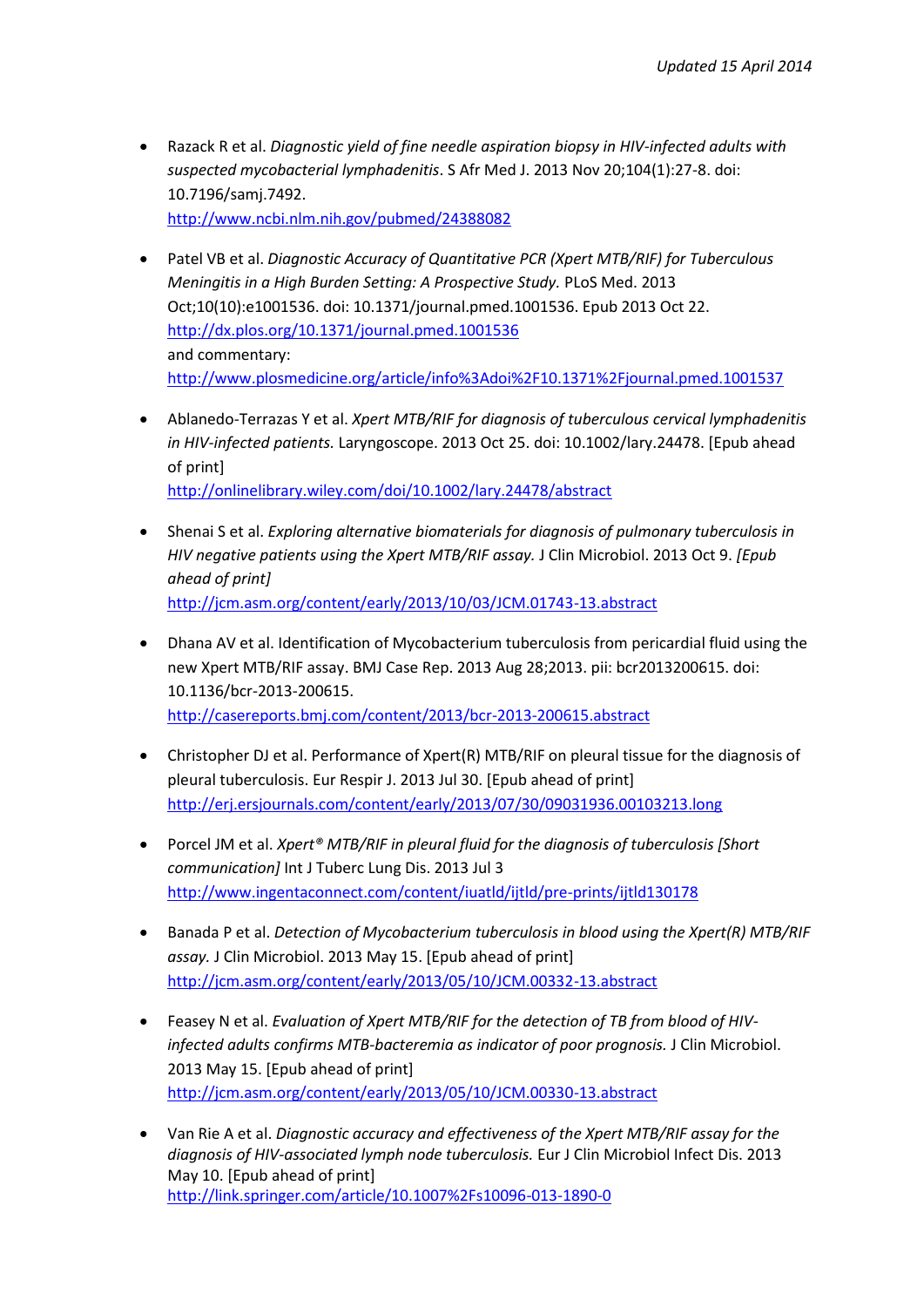Hella JJ et al. *Paraspinal abscess secondary to tuberculous spondylitis diagnosed by Xpert MTB/RIF assay in rural Tanzania*. BMJ Case Reports 2013 Apr 10; doi:10.1136/bcr-2013- 009156.

<http://casereports.bmj.com/content/2013/bcr-2013-009156.abstract>

- Walters E et al. *Rapid Diagnosis of Pediatric Intrathoracic Tuberculosis From Stool Samples Using the Xpert MTB/RIF Assay: A Pilot Study.* Pediatr Infect Dis J. 2012 Dec;31(12):1316. doi: 10.1097/INF.0b013e318266c21c. [http://journals.lww.com/pidj/Citation/2012/12000/Rapid\\_Diagnosis\\_of\\_Pediatric\\_Intrathor](http://journals.lww.com/pidj/Citation/2012/12000/Rapid_Diagnosis_of_Pediatric_Intrathoracic.29.aspx) [acic.29.aspx](http://journals.lww.com/pidj/Citation/2012/12000/Rapid_Diagnosis_of_Pediatric_Intrathoracic.29.aspx)
- Lawn SD and AI [Zumla AI.](http://www.ncbi.nlm.nih.gov/pubmed?term=Zumla%20AI%5BAuthor%5D&cauthor=true&cauthor_uid=22734954) *[Diagnosis of extrapulmonary tuberculosis using the Xpert®](http://www.ncbi.nlm.nih.gov/pubmed/22734954) [MTB/RIF assay.](http://www.ncbi.nlm.nih.gov/pubmed/22734954)* Expert Rev Anti Infect Ther. 2012 Jun;10(6):631-5. <http://www.ncbi.nlm.nih.gov/pubmed/22734954>
- Taylor N et al. *Can a simple flotation method lower the limit of detection of M. tuberculosis in extrapulmonary samples by the GeneXpert MTB/RIF assay?* J Clin Microbiol. 2012 May 2. doi: 10.1128/JCM.01012-12. <http://jcm.asm.org/content/early/2012/04/26/JCM.01012-12.abstract>
- Lawn SD et al. *High diagnostic yield of tuberculosis from screening urine samples from HIVinfected patients with advanced immunodeficiency using the Xpert MTB/RIF assay.* JAIDS 23 April 2012: doi: 10.1097/QAI.0b013e318258c6af. [http://journals.lww.com/jaids/pages/articleviewer.aspx?year=9000&issue=00000&article=9](http://journals.lww.com/jaids/pages/articleviewer.aspx?year=9000&issue=00000&article=98518&type=abstract) [8518&type=abstract](http://journals.lww.com/jaids/pages/articleviewer.aspx?year=9000&issue=00000&article=98518&type=abstract)
- Moure R et al. *Effectiveness of an Integrated Real-Time PCR Method for Detection of the Mycobacterium tuberculosis Complex in Smear-Negative Extrapulmonary Samples in an Area of Low Tuberculosis Prevalence*. J. Clin. Microbiol. February 2012 50:2 513-515; published ahead of print 7 December 2011. <http://jcm.asm.org/content/50/2/513.abstract>
- Tortoli E et al. *Clinical validation of Xpert MTB/RIF for the diagnosis of extrapulmonary tuberculosis*. ERJ. Published online before print January 12, 2012 erj01763-2011. <http://erj.ersjournals.com/content/early/2012/01/12/09031936.00176311.abstract>
- van Zyl-Smit RN. *Comparison of Quantitative Techniques including Xpert MTB/RIF to Evaluate Mycobacterial Burden*. PLoS One. 2011;6(12):e28815. Epub 2011 Dec 22. <http://www.plosone.org/article/info%3Adoi%2F10.1371%2Fjournal.pone.0028815>
- Friedrich SO et al. *Xpert MTB/RIF assay for the diagnosis of pleural tuberculosis*. [J Clin](http://www.ncbi.nlm.nih.gov/pubmed/21998430)  [Microbiol.](http://www.ncbi.nlm.nih.gov/pubmed/21998430) 2011 Oct 12. [Epub ahead of print]. doi: 10.1128/JCM.05454-11. <http://jcm.asm.org/content/early/2011/10/12/JCM.05454-11.abstract>
- Causse M et al. *Comparison of Two Molecular Methods for Rapid Diagnosis of Extrapulmonary Tuberculosis.* J Clin Microbiol. 2011 Aug;49(8): 3065-3067. <http://jcm.asm.org/cgi/content/abstract/49/8/3065>
- [Ligthelm L](http://www.ncbi.nlm.nih.gov/pubmed?term=%22Ligthelm%20LJ%22%5BAuthor%5D)J et al. *Xpert® MTB/RIF for the rapid diagnosis of tuberculous lymphadenitis from Fine Needle Aspiration biopsy specimens.* [J Clin Microbiol.](http://www.ncbi.nlm.nih.gov/pubmed/21880965) 2011 Nov;49(11):3967-70. Epub 2011 Aug 31. [http://jcm.asm.org/cgi/content/abstract/JCM.01310-](http://jcm.asm.org/cgi/content/abstract/JCM.01310-11v1?maxtoshow=&hits=10&RESULTFORMAT=&fulltext=mtb%2Frif&searchid=1&FIRSTINDEX=0&resourcetype=HWCIT) [11v1?maxtoshow=&hits=10&RESULTFORMAT=&fulltext=mtb%2Frif&searchid=1&FIRSTINDE](http://jcm.asm.org/cgi/content/abstract/JCM.01310-11v1?maxtoshow=&hits=10&RESULTFORMAT=&fulltext=mtb%2Frif&searchid=1&FIRSTINDEX=0&resourcetype=HWCIT) [X=0&resourcetype=HWCIT](http://jcm.asm.org/cgi/content/abstract/JCM.01310-11v1?maxtoshow=&hits=10&RESULTFORMAT=&fulltext=mtb%2Frif&searchid=1&FIRSTINDEX=0&resourcetype=HWCIT)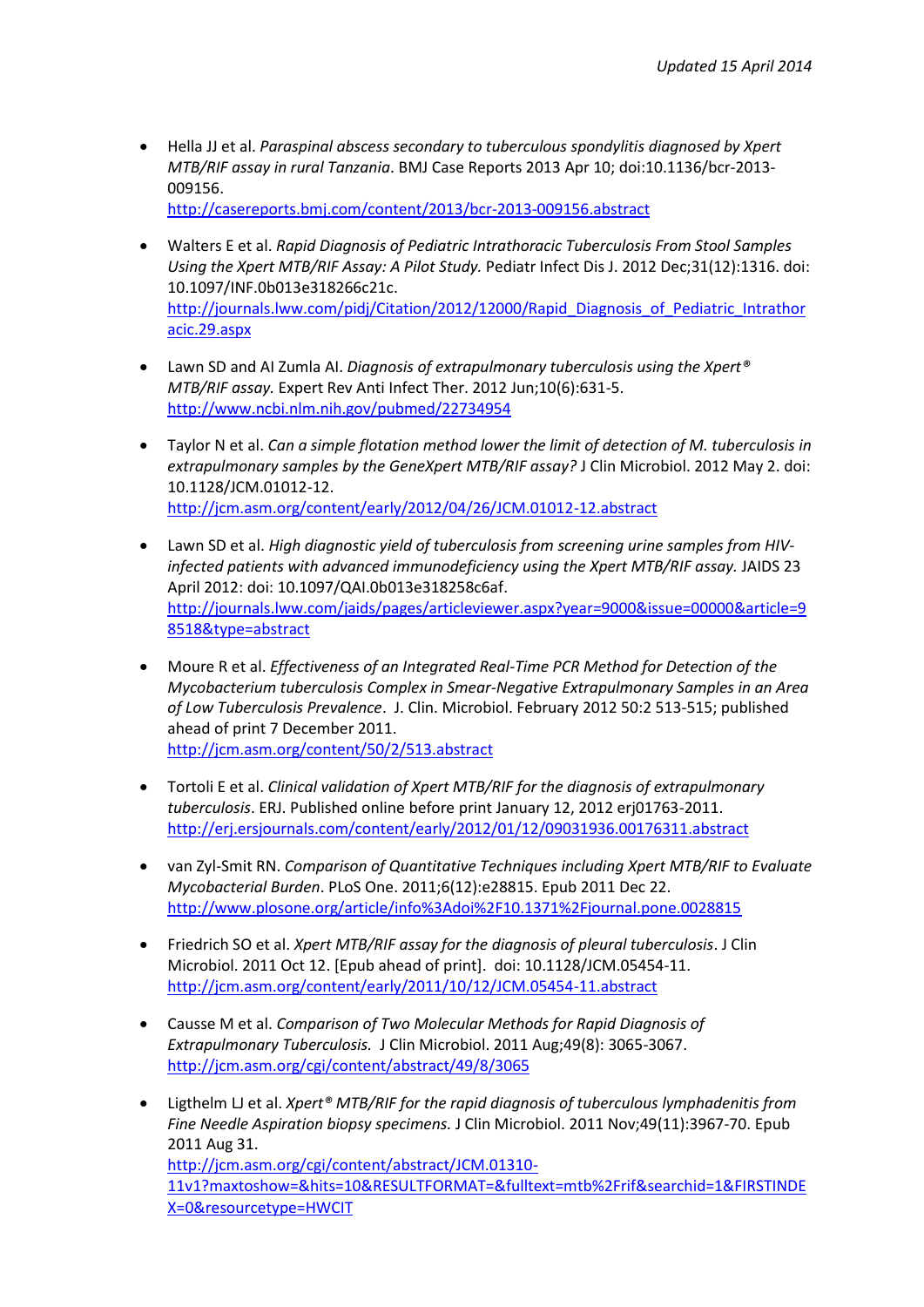- Vadwai V et al. *Xpert MTB/RIF: a New Pillar in Diagnosis of Extrapulmonary Tuberculosis?* J Clin Microbiol. 2011 Jul;49(7):2540-5. <http://jcm.asm.org/cgi/content/abstract/49/7/2540>
- Hillemann D et al. *Rapid molecular detection of extrapulmonary tuberculosis by the automated GeneXpert MTB/RIF system*. J Clin Microbiol. 2011 Apr;49(4):1202-5. <http://jcm.asm.org/cgi/content/abstract/49/4/1202>
- See also above under "On evaluation of the assay": Bunsow et al.; Lawn et al., Al-Ateah et al., Alvarez-Uria G et al., Zeka AN et al.; Ioannidis P et al.; Teo J et al.; Hanif et al.; Miller et al. ; Armand S et al. ; Malbruny B et al. ; Moure R et al.

## **On detection of paediatric TB**

- Chisti MJ et al. *A Prospective Study of the Prevalence of Tuberculosis and Bacteraemia in Bangladeshi Children with Severe Malnutrition and Pneumonia Including an Evaluation of Xpert MTB/RIF Assay.* PLoS One. 2014 Apr 2;9(4):e93776. doi: 10.1371/journal.pone.0093776. eCollection 2014. <http://www.plosone.org/article/info%3Adoi%2F10.1371%2Fjournal.pone.0093776>
- Walters E et al. *GeneXpert MTB/RIF on bronchoalveolar lavage samples in children with suspected complicated intrathoracic tuberculosis: A pilot study*. Pediatr Pulmonol. 2013 Dec 11. doi: 10.1002/ppul.22970. [Epub ahead of print] <http://onlinelibrary.wiley.com/doi/10.1002/ppul.22970/abstract>
- Nicol MP et al. *Xpert MTB/RIF Testing of Stool Samples for the Diagnosis of Pulmonary Tuberculosis in Children*. Clin Infect Dis. 2013 Apr 26. [Epub ahead of print] <http://cid.oxfordjournals.org/content/early/2013/04/25/cid.cit230.abstract>
- Sekadde MP et al. *Evaluation of the Xpert MTB/RIF test for the diagnosis of childhood pulmonary tuberculosis in Uganda: a cross-sectional diagnostic study.* BMC Infect Dis. 2013 Mar 12;13:133. doi: 10.1186/1471-2334-13-133. <http://www.biomedcentral.com/1471-2334/13/133>
- Nguyen TQ et al. *Evaluation of Xpert MTB/RIF and MODS assay for the diagnosis of pediatric tuberculosis.* BMC Infect Dis. 2013; 13: 31. <http://www.ncbi.nlm.nih.gov/pmc/articles/PMC3562258/>
- Walters E et al. *Rapid Diagnosis of Pediatric Intrathoracic Tuberculosis From Stool Samples Using the Xpert MTB/RIF Assay: A Pilot Study.* Pediatr Infect Dis J. 2012 Dec;31(12):1316. doi: 10.1097/INF.0b013e318266c21c. [http://journals.lww.com/pidj/Citation/2012/12000/Rapid\\_Diagnosis\\_of\\_Pediatric\\_Intrathor](http://journals.lww.com/pidj/Citation/2012/12000/Rapid_Diagnosis_of_Pediatric_Intrathoracic.29.aspx) [acic.29.aspx](http://journals.lww.com/pidj/Citation/2012/12000/Rapid_Diagnosis_of_Pediatric_Intrathoracic.29.aspx)
- Bates M et al. *Assessment of the Xpert MTB/RIF assay for diagnosis of tuberculosis with gastric lavage aspirates in children in sub-Saharan Africa: a prospective descriptive study.* Lancet Infect Dis. 2012 Nov 2. pii: S1473-3099(12)70245-1. [Epub ahead of print] [http://www.thelancet.com/journals/laninf/article/PIIS1473-3099\(12\)70245-1/abstract](http://www.thelancet.com/journals/laninf/article/PIIS1473-3099(12)70245-1/abstract)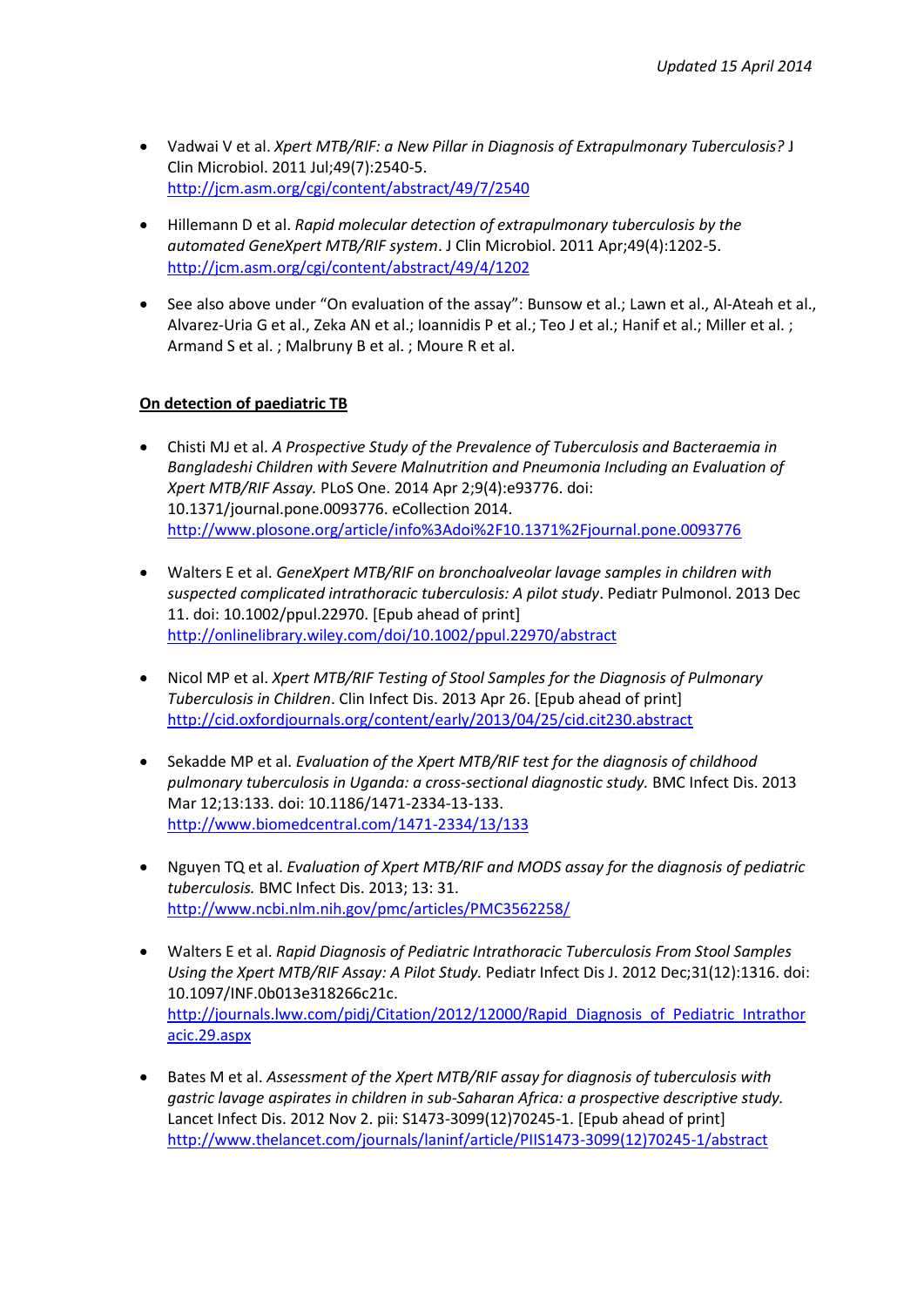- Whittaker E and HJ Zar. *Promising directions in the diagnosis of childhood tuberculosis.* Expert Rev Respir Med. 2012 Aug; 6(4): 385-95. <http://www.expert-reviews.com/doi/abs/10.1586/ers.12.36>
- Zar HJ et al. *Rapid molecular diagnosis of pulmonary tuberculosis in children using nasopharyngeal specimens.* Clin Infect Dis. 2012 Jul 2. [Epub ahead of print] <http://cid.oxfordjournals.org/content/early/2012/06/28/cid.cis598.abstract>
- Rachow A et al. *Increased and Expedited Case Detection by Xpert MTB/RIF Assay in Childhood Tuberculosis: A Prospective Cohort Study.* Clin Infect Dis. 2012 Apr 3. [Epub ahead of print] <http://cid.oxfordjournals.org/content/early/2012/03/29/cid.cis190.abstract>
- Nicol M et al. *Accuracy of the Xpert MTB/RIF test for the diagnosis of pulmonary tuberculosis in children admitted to hospital in Cape Town, South Africa: a descriptive study*. Lancet Infect Dis. 2011 Nov;11(11):819-24. Epub 2011 Jul 19. [http://www.thelancet.com/journals/laninf/article/PIIS1473-3099\(11\)70167-0/fulltext](http://www.thelancet.com/journals/laninf/article/PIIS1473-3099(11)70167-0/fulltext)

#### **On diagnostic algorithms**

- Van't Hoog AH et al. *Optimal Triage Test Characteristics to Improve the Cost-Effectiveness of the Xpert MTB/RIF Assay for TB Diagnosis: A Decision Analysis*. PLoS One. 2013 Dec 18;8(12):e82786. doi: 10.1371/journal.pone.0082786. eCollection 2013. <http://www.plosone.org/article/info%3Adoi%2F10.1371%2Fjournal.pone.0082786>
- Yaesoubi R and T Cohen. *Identifying dynamic tuberculosis case-finding policies for HIV/TB coepidemics*. Proc Natl Acad Sci U S A. 2013 May 20. [Epub ahead of print] <http://www.ncbi.nlm.nih.gov/pubmed/23690585>
- Veggim D. et al. *Integrating the Xpert MTB/RIF assay in a diagnostic work flow for rapid detection of Mycobacterium tuberculosis in a low prevalence area*. J Clin Microbiol. 2013 Apr 24. [Epub ahead of print] <http://jcm.asm.org/content/early/2013/04/18/JCM.00151-13.abstract>
- Van Rie A et al. *Point-of-care Xpert® MTB/RIF for smear-negative tuberculosis suspects at a primary care clinic in South Africa.* Int J Tuberc Lung Dis. 2013 Mar;17(3):368-72. doi: 10.5588/ijtld.12.0392. <http://www.ingentaconnect.com/content/iuatld/ijtld/2013/00000017/00000003/art00019>
- Schnippel K et al. *Diagnosing Xpert MTB/RIF negative TB: Impact and cost of alternative algorithms for South Africa.* S Afr Med J. 2013 Jan 14;103(2):101-6. doi: 10.7196/samj.6182. <http://www.ncbi.nlm.nih.gov/pubmed/23374320>
- Theron G et al. *Do adjunct TB tests, when combined with Xpert MTB/RIF, improve accuracy and the cost of diagnosis in a resource-poor setting?* Eur Respir J. 2011 Nov 10. [Epub ahead of print]. <http://erj.ersjournals.com/content/early/2011/11/09/09031936.00145511.abstract>
- Turnbull E et al. *A Model of Tuberculosis Screening for Pregnant Women in Resource-Limited Settings Using Xpert MTB/RIF.* J Pregnancy. 2012; 2012: 565049. Published online 2011 October 5. doi: 10.1155/2012/565049. <http://www.ncbi.nlm.nih.gov/pmc/articles/PMC3189576/?report=abstract>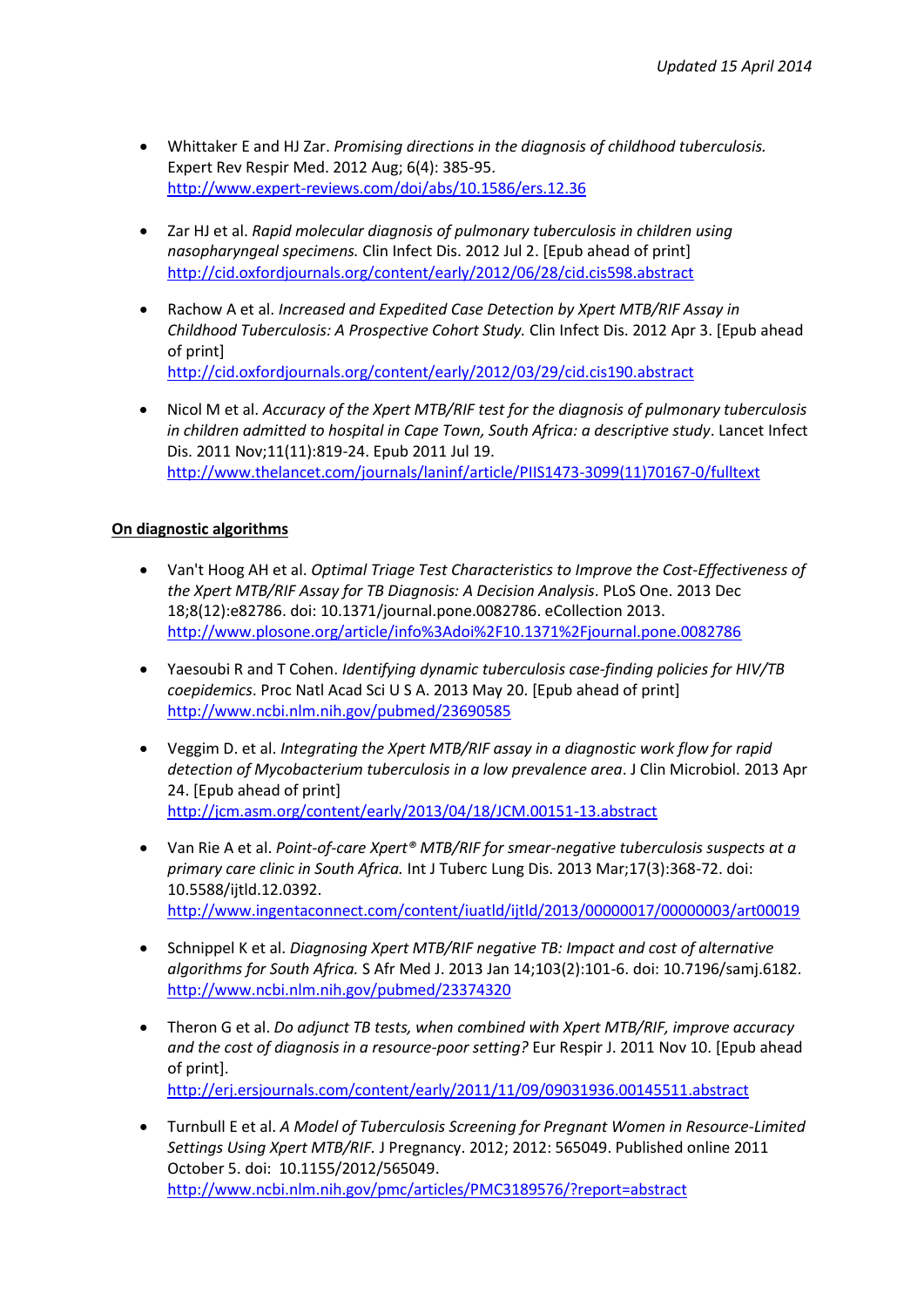#### **For use in prevalence surveys**

 Dorman SE et al. *Performance Characteristics of the Cepheid Xpert MTB/RIF Test in a Tuberculosis Prevalence Survey.* PLoS One. 2012; 7(8): e43307. Epub 2012 Aug 15. <http://www.plosone.org/article/info%3Adoi%2F10.1371%2Fjournal.pone.0043307>

### **On quality assurance**

- **•** Gous N et al. *Performance monitoring of Mycobacterium tuberculosis Dried Culture Spots for use on the GeneXpert within a National Program in South Africa*. J Clin Microbiol. 2013 Sep 25. [Epub ahead of print]. <http://jcm.asm.org/content/early/2013/09/20/JCM.01715-13.abstract>
- **•** Scott LE et al. *Dried Culture Spots for Xpert MTB/RIF External Quality Assessment: Results of phase 1 pilot study from South Africa.* Journal of Clinical Microbiology. First published October 2011, doi: 10.1128/JCM.05167-11. <http://jcm.asm.org/content/early/2011/10/05/JCM.05167-11.abstract>

#### **On development of the assay**

- Banada P et al. *Containment of Bioaerosol Infection Risk by the Xpert MTB/RIF Assay and Its Applicability to Point-of-Care Settings*. [J Clin Microbiol.](http://www.ncbi.nlm.nih.gov/pubmed/21880965) 2010 Oct;48(10): 3551-3557. [http://jcm.asm.org/cgi/content/abstract/48/10/3551?maxtoshow=&hits=10&RESULTFORM](http://jcm.asm.org/cgi/content/abstract/48/10/3551?maxtoshow=&hits=10&RESULTFORMAT=&fulltext=mtb%2Frif&searchid=1&FIRSTINDEX=0&resourcetype=HWCIT) [AT=&fulltext=mtb%2Frif&searchid=1&FIRSTINDEX=0&resourcetype=HWCIT](http://jcm.asm.org/cgi/content/abstract/48/10/3551?maxtoshow=&hits=10&RESULTFORMAT=&fulltext=mtb%2Frif&searchid=1&FIRSTINDEX=0&resourcetype=HWCIT)
- El-Hajj HH et al. *Detection of rifampin resistance in mycobacterium tuberculosis in a single tube with molecular beacons.* J. Clin. Microbiol.39, 4131–4137 (2001). <http://jcm.asm.org/cgi/content/abstract/39/11/4131>
- Piatek AS et al. *Genotypic analysis of mycobacterium tuberculosis in two distinct populations using molecular beacons: implications for rapid susceptibility testing.* Antimicrob. Agents Chemother. 44, 103–110 (2000). <http://aac.asm.org/cgi/content/abstract/44/1/103>

Piatek AS et al. *Molecular beacon sequence analysis for detecting drug resistance in mycobacterium tuberculosis.* Nat. Biotechnol. 16, 359–363 (1998). <http://www.nature.com/nbt/journal/v16/n4/full/nbt0498-359.html>

#### **Commentary and review**

- Theron G et al. *Do high rates of empirical treatment undermine the potential effect of new diagnostic tests for tuberculosis in high-burden settings?* Lancet Infect Dis. 2014 Jan 14. pii: S1473-3099(13)70360-8. doi: 10.1016/S1473-3099(13)70360-8. [Epub ahead of print] <http://www.sciencedirect.com/science/article/pii/S1473309913703608>
- Steingart KR et al. *Xpert® MTB/RIF assay for pulmonary tuberculosis and rifampicin resistance in adults.* Cochrane Database Syst Rev. 2014 Jan 21;1:CD009593. doi: 10.1002/14651858.CD009593.pub3. <http://onlinelibrary.wiley.com/doi/10.1002/14651858.CD009593.pub3/abstract>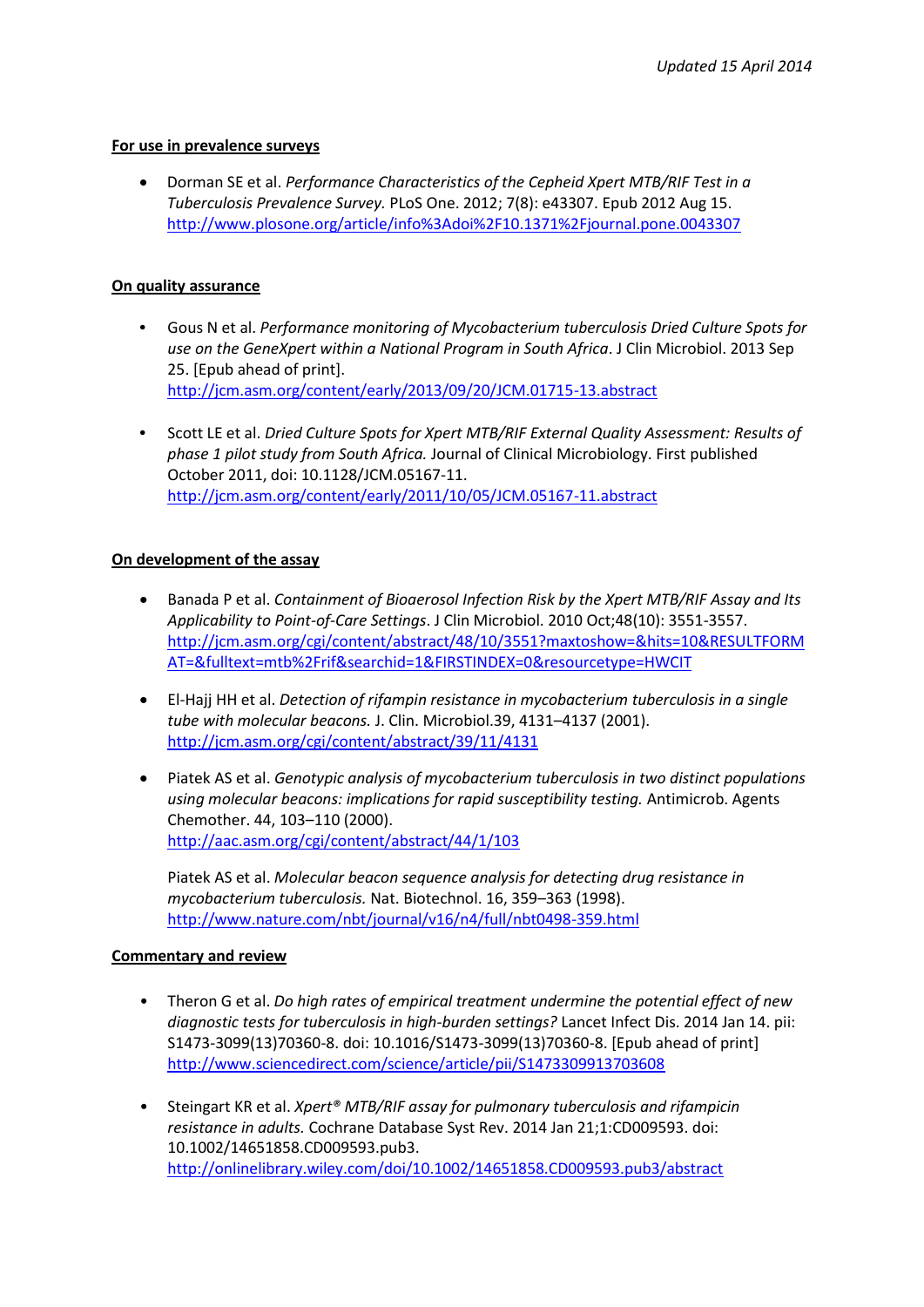- Boulware DR. *Utility of the Xpert MTB/RIF Assay for Diagnosis of Tuberculous Meningitis.* (2013) PLoS Med 10(10): e1001537. doi:10.1371/journal.pmed.1001537 <http://www.plosmedicine.org/article/info%3Adoi%2F10.1371%2Fjournal.pmed.1001537>
- Pinto LM and ZF Udwadia. *Xpert MTB/RIF and pulmonary tuberculosis: time to delve deeper?* Thorax. 2013 Jul 4. doi: 10.1136/thoraxjnl-2013-203885. <http://thorax.bmj.com/content/early/2013/07/03/thoraxjnl-2013-203885.long>
- Singh JA et al. *Diagnosis of drug-resistant TB and provision of second-line TB treatment in India: some ethical considerations.* Indian J Med Ethics. 2013 Apr-Jun;10(2):110-4. <http://www.ncbi.nlm.nih.gov/pubmed/23697491>
- Lawn SD et al. *Advances in tuberculosis diagnostics: the Xpert MTB/RIF assay and future prospects for a point-of-care test.* Lancet Infect Dis. 2013 Apr;13(4):349-61. doi: 10.1016/S1473-3099(13)70008-2. Epub 2013 Mar 24. <http://www.sciencedirect.com/science/article/pii/S1473309913700082>
- Lawn SD. *Diagnosis of pulmonary tuberculosis.* Curr Opin Pulm Med. 2013 May;19(3):280-8. doi: 10.1097/MCP.0b013e32835f1b70. <http://www.ncbi.nlm.nih.gov/pubmed/23528956>
- Steingart KR et al. *Xpert® MTB/RIF assay for pulmonary tuberculosis and rifampicin resistance in adults.* Cochrane Database Syst Rev. 2013 Jan 31;1:CD009593. doi: 10.1002/14651858.CD009593.pub2. <http://onlinelibrary.wiley.com/doi/10.1002/14651858.CD009593.pub2/pdf>
- Auld S and E Pevzner. *Reaching beyond our Xpert potential: reflections on the 43rd Union World Conference [Correspondence].* Int J Tuberc Lung Dis, Volume 17, Number 3, 1 March 2013, pp. 423-424(2). <http://www.ingentaconnect.com/content/iuatld/ijtld/2013/00000017/00000003/art00028>
- Weyer K et al. *Rapid molecular TB diagnosis: evidence, policy-making and global implementation of Xpert® MTB/RIF*. Eur Respir J. 2012 Nov 22. doi:10.1183/09031936.00157212 [Epub ahead of print] <http://erj.ersjournals.com/content/early/2012/11/22/09031936.00157212.abstract>
- Dheda K et al. *Point-of-Care Diagnosis of Tuberculosis – Past, Present and Future.* Respirology. 2012 Nov 27. doi: 10.1111/resp.12022. [Epub ahead of print] <http://onlinelibrary.wiley.com/doi/10.1111/resp.12022/abstract>
- Kirwan DE et al. *Rapid Implementation of New TB Diagnostic Tests: Is It Too Soon for a Global Roll-Out of Xpert MTB/RIF?* Am J Trop Med Hyg 2012 87(2): 197-201. doi: 10.4269/ajtmh.2012.12-0107. <http://www.ajtmh.org/content/87/2/197.abstract> [in response] Talbot EA et al. Transforming TB Diagnosis: Can Patients and Control Programs Afford to Wait? Am J Trop Med Hyg 2012 87: 202-204. doi:10.4269/ajtmh.2012.12-0247.
- Peters D et al. *Should Xpert® MTB/RIF be rolled out in low-income countries? [correspondence]* Int J Tuberc Lung Dis 2012; 16 (5): 702-703. <http://www.ingentaconnect.com/content/iuatld/ijtld/2012/00000016/00000005/art00029>